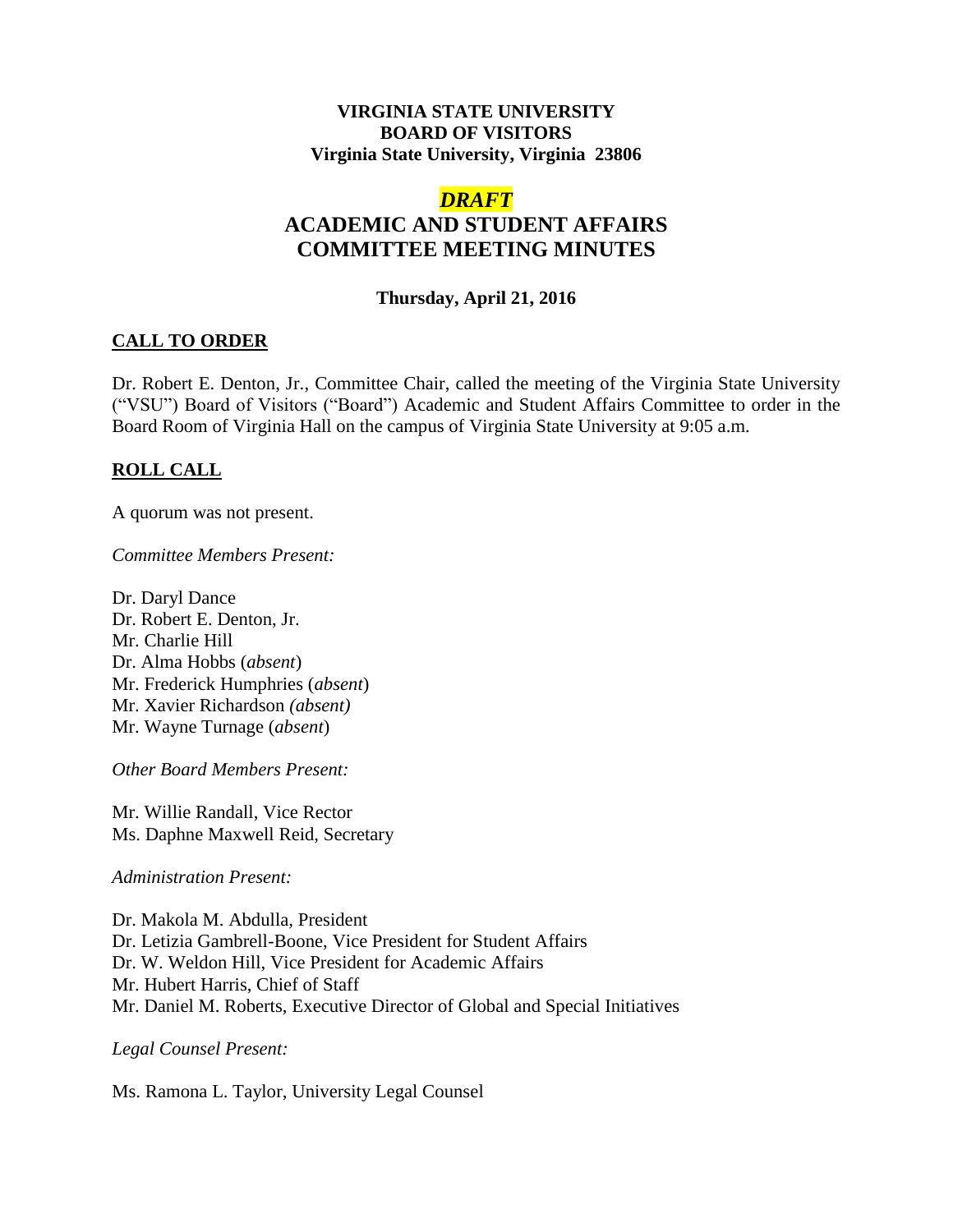Board of Visitors **MINUTES** Page 2

*Other Attendees:*

Mr. Travis Edmonds, Office of Information Technology Ms. Kayla Pinson, VSU Junior, History Major Mr. Jason Daniels, VSU Sophomore, Computer Science Major Ms. Keyashia Willis, VSU Freshman, Biology Major

#### **Academic Affairs**

Dr. Hill updated the committee on enrollment and the Southern Association of Colleges and Schools Commission on Colleges (SACSCOC) Warning.

The Committee heard a presentation from Mr. Roberts on the Honors Program and from VSU students, Ms. Pinson, Mr. Daniels and Ms. Willis, who are currently in the program.

#### **Student Affairs**

The Committee also received a report from Dr. Gambrell-Boone regarding current student activities and events.

#### **Closed Session**

In accordance with § 2.2-3711(A)(1) of the *Code of Virginia*, Ms. Reid moved to go into closed session at 11:04 a.m. for discussion of personnel matters. The motion provided that Dr. Abdullah, Attorney Taylor and Dr. Hill attend the closed meeting as their presence was deemed necessary to aid the Board in its deliberations. The motion was seconded by Mr. Charlie Hill, and carried by voice vote.

The Committee reconvened in open session at 11:17 a.m. in accordance with § 2.2-3712(D) of the *Code of Virginia.* Ms. Reid conducted the poll in which all board members certified that the Board only discussed personnel matters. All board members present certified compliance with the Virginia Freedom of Information Act.

#### **Safety Report**

Mr. Harris gave a power point presentation report on the Department of Police and Public Safety.